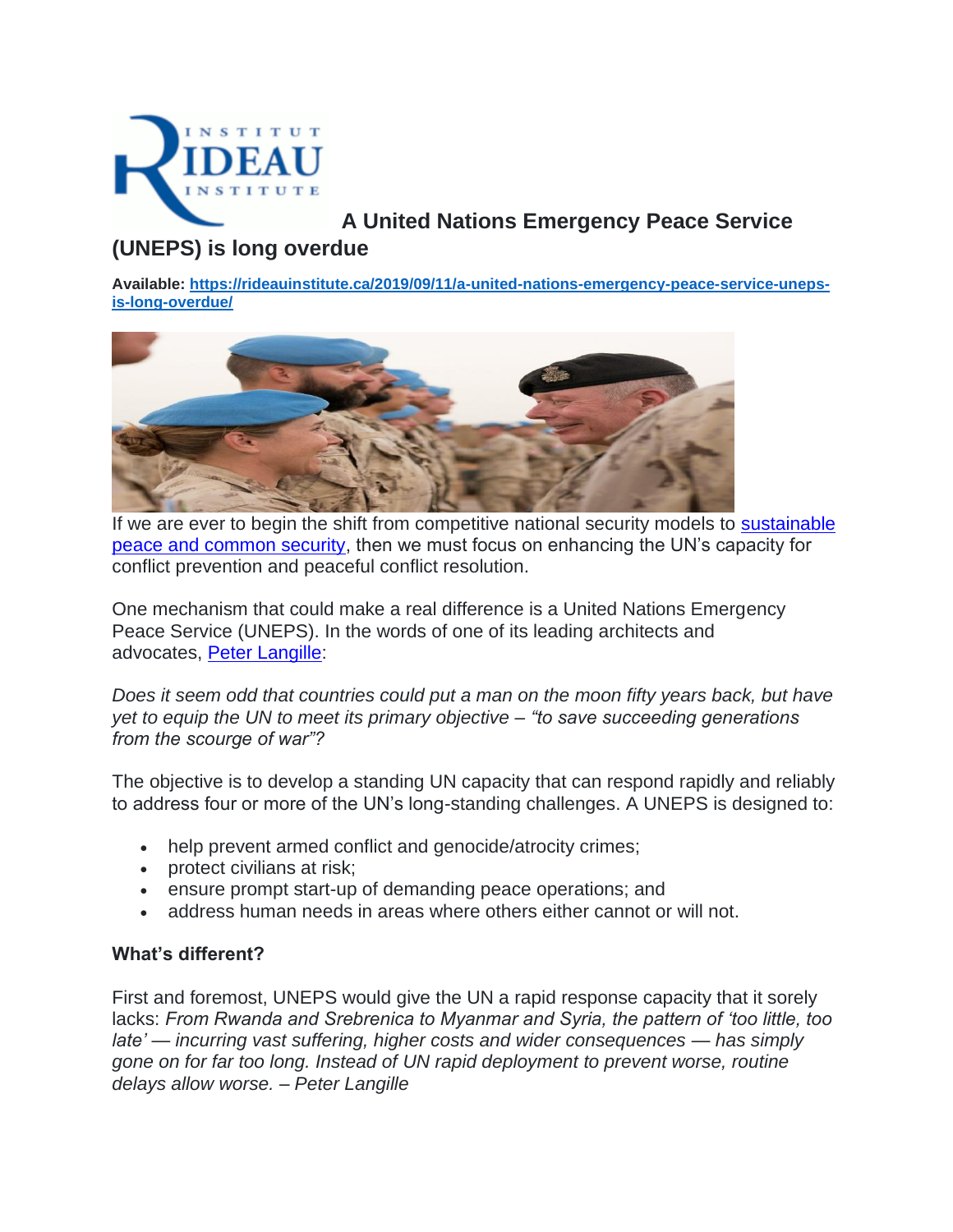A UNEPS would be a permanent, standing, integrated UN formation — a highly professional, multidisciplinary and multifunctional formation, ready to serve in diverse UN operations, immediately available upon authorization of the UN Security Council.

### **What about the cost?**

Developing a UNEPS undoubtedly will entail significant costs – approximately \$3 billion in start-up costs and annual recurring costs of \$1.5 billion, shared proportionally among 193 UN member states. There would also be additional expenses related to deployment. Langille argues:

*With such additional costs, the advantages must be substantive. A UNEPS should help to prevent the escalation of volatile conflicts; deter groups from violence; and cut the size, length, and frequency of UN operations. Even with success in just one of those areas, it would provide a substantive return on the investment.*

### **Next Steps**

With pivotal elections ahead in Canada, the United States and elsewhere, progressive policy options, including UNEPS, are beginning to emerge.

Here are some of the actions needed to build broader support for UNEPS:

- **First**, civil society must press political leaders to think big, bold and outward, encouraging multilateral cooperation, innovation and unprecedented shifts.
- **Second**, educational outreach must include political outreach, particularly among progressive parties world-wide. And indeed, some leaders are now encouraging a renewal of [progressive internationalism.](https://www.theatlantic.com/ideas/archive/2019/02/foreign-policy-distinguishes-bernie-sanders-2020/583279/)
- **Third**, links should be created between UNEPS support and the NGO communities that address climate change, social justice, and sustainable development. Clearly, there is a need to build bridges and partnerships. The [umbrella of sustainable common security](https://www.wfmcanada.org/2016/12/sustainable-common-security/) encourages such support and solidarity, as well as other substantive shifts urgently needed to address global challenges.

### Peter Langille:

*A UNEPS is no panacea, but just one step toward a global peace system. With modest support, this option could make a world of difference. As William R. Frye noted, "that which is radical one year can become conservative and accepted the next."*

For a more detailed discussion of UNEPs, see: A UNEPS: one step toward a global [peace system](https://www.ceasefire.ca/wp-content/uploads/2019/09/A-UNEPS-one-step-toward-a-global-peace-system.pdf) (Dr. H. Peter Langille, May 2019).

### **Whither Canada?**